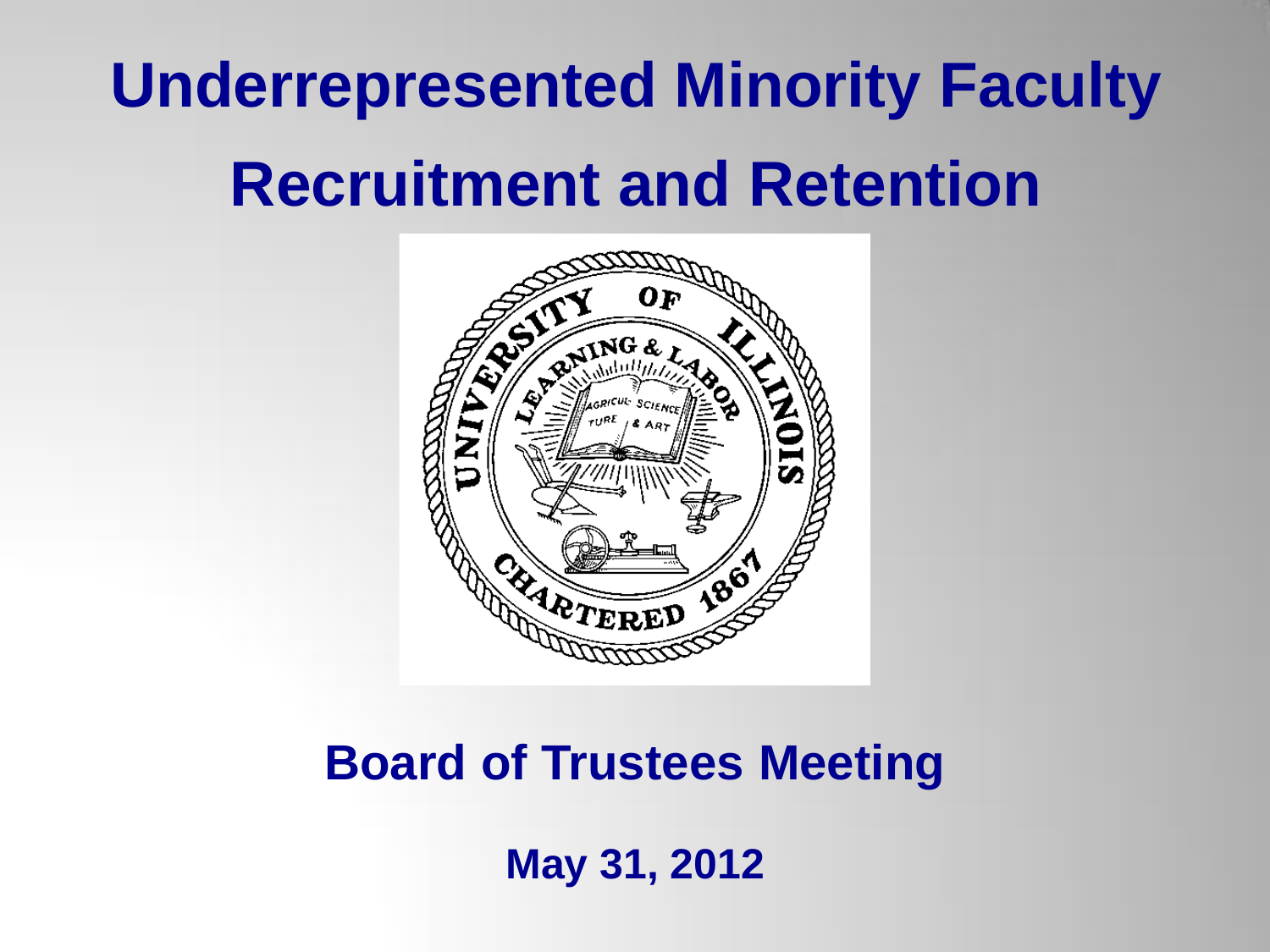## **URM Tenure-System Faculty at U of I**

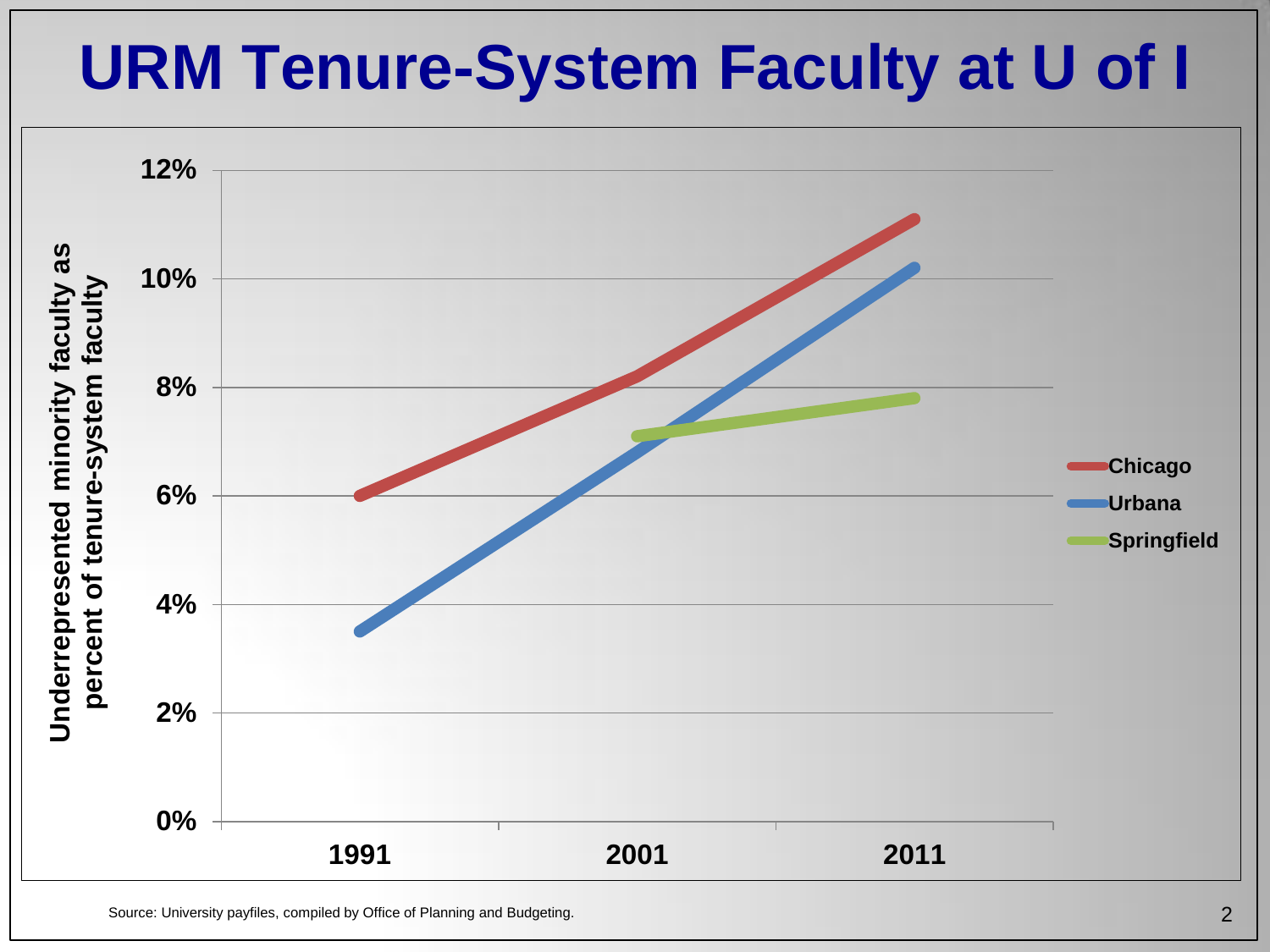## **2011 Tenure-System Faculty Profile**

|                                           | Urbana-Champaign              |                        |            | <b>Chicago</b>         |                        |            | <b>Springfield</b>     |                        |                 |
|-------------------------------------------|-------------------------------|------------------------|------------|------------------------|------------------------|------------|------------------------|------------------------|-----------------|
|                                           | <b>Assistant</b><br>Professor | Associate<br>Professor | Professor  | Professor<br>Assistant | Associate<br>Professor | Professor  | Assistant<br>Professor | Associate<br>Professor | Professor       |
| <b>Black / African</b><br><b>American</b> | 27<br>33%                     | 30<br>37%              | 24<br>30%  | 36<br>55%              | 23<br>35%              | 6<br>9%    | $\overline{2}$         | $\overline{2}$         |                 |
| <b>Hispanic</b>                           | 35<br>37%                     | 31<br>33%              | 29<br>30%  | 37<br>43%              | 32<br>38%              | 16<br>19%  | 3                      | $\overline{2}$         |                 |
| <b>White</b>                              | 224<br>17%                    | 420<br>33%             | 643<br>50% | 184<br>21%             | 316<br>35%             | 395<br>44% | 47                     | 59                     | 17 <sub>1</sub> |
| <b>Total</b>                              | 409<br>23%                    | 576<br>32%             | 800<br>45% | 409<br>30%             | 449<br>33%             | 508<br>37% | 65<br>39%              | 82<br>49%              | 19<br>11%       |

Source: University payfiles, compiled by Office of Planning and Budgeting.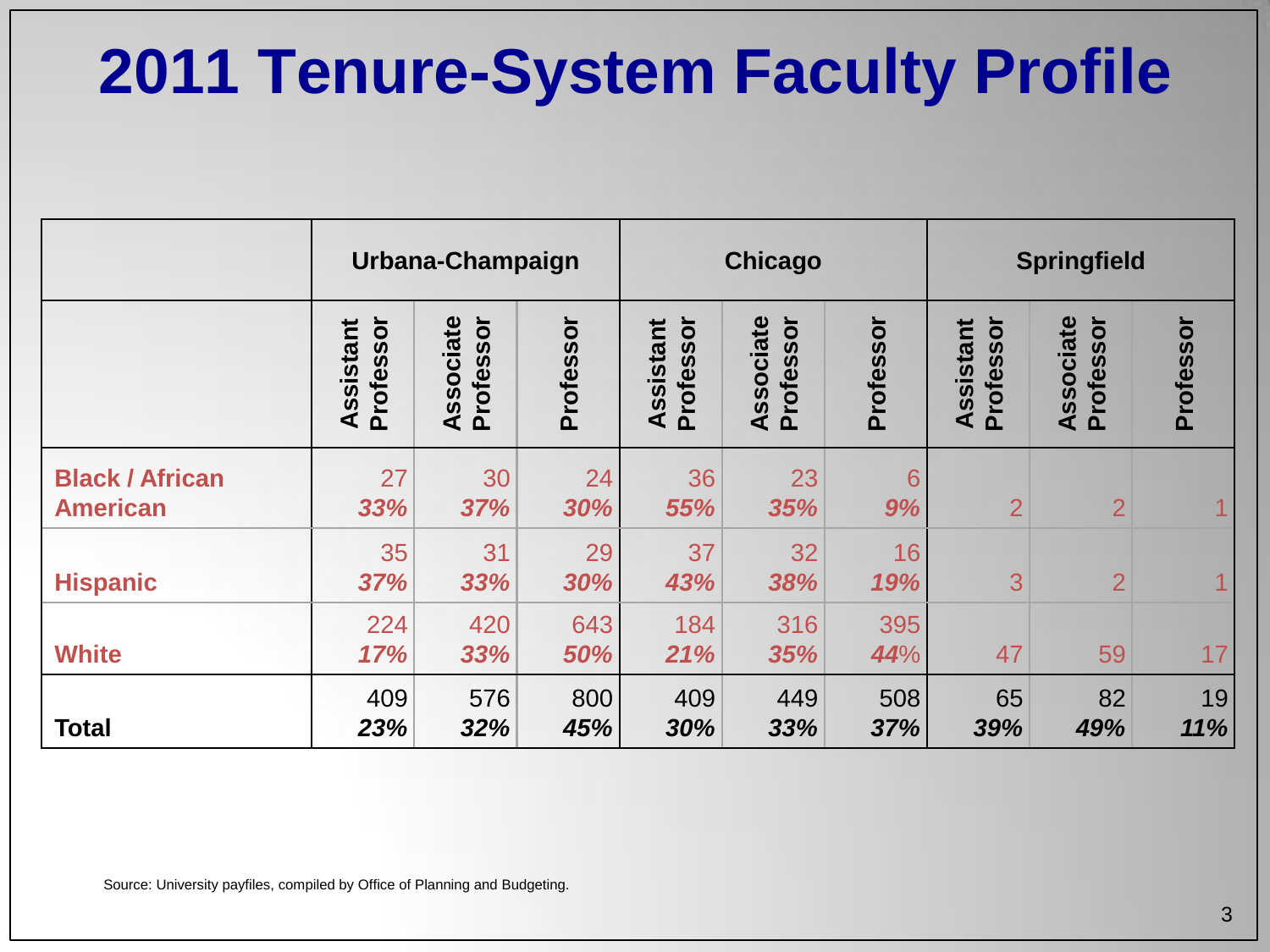### **Tenure-System Faculty Trend**

|                                 | Urbana-Champaign |       |       | <b>Chicago</b> |       |       | <b>Springfield</b> |                |  |
|---------------------------------|------------------|-------|-------|----------------|-------|-------|--------------------|----------------|--|
|                                 | 1991             | 2001  | 2011  | 1991           | 2001  | 2011  | 2001               | 2011           |  |
| <b>Black / African American</b> | 31               | 66    | 81    | 37             | 51    | 65    | 9                  | 5 <sup>1</sup> |  |
|                                 | 1.5%             | 3.4%  | 4.5%  | 2.5%           | 3.7%  | 4.8%  | 5.8%               | 3.0%           |  |
| <b>Hispanic</b>                 | 37               | 61    | 95    | 47             | 60    | 85    | $\overline{2}$     | $6^{\circ}$    |  |
|                                 | 1.8%             | 3.2%  | 5.3%  | 3.2%           | 4.4%  | 6.2%  | 1.3%               | 3.6%           |  |
| <b>White</b>                    | 1830             | 1576  | 1287  | 1230           | 1064  | 895   | 133                | 123            |  |
|                                 | 89.5%            | 82.1% | 72.1% | 83.6%          | 77.7% | 65.5% | 86.4%              | 74.1%          |  |
| <b>Total</b>                    | 2044             | 1919  | 1785  | 1472           | 1370  | 1366  | 154                | 166            |  |

Source: University payfiles, compiled by the Office of Planning and Budgeting.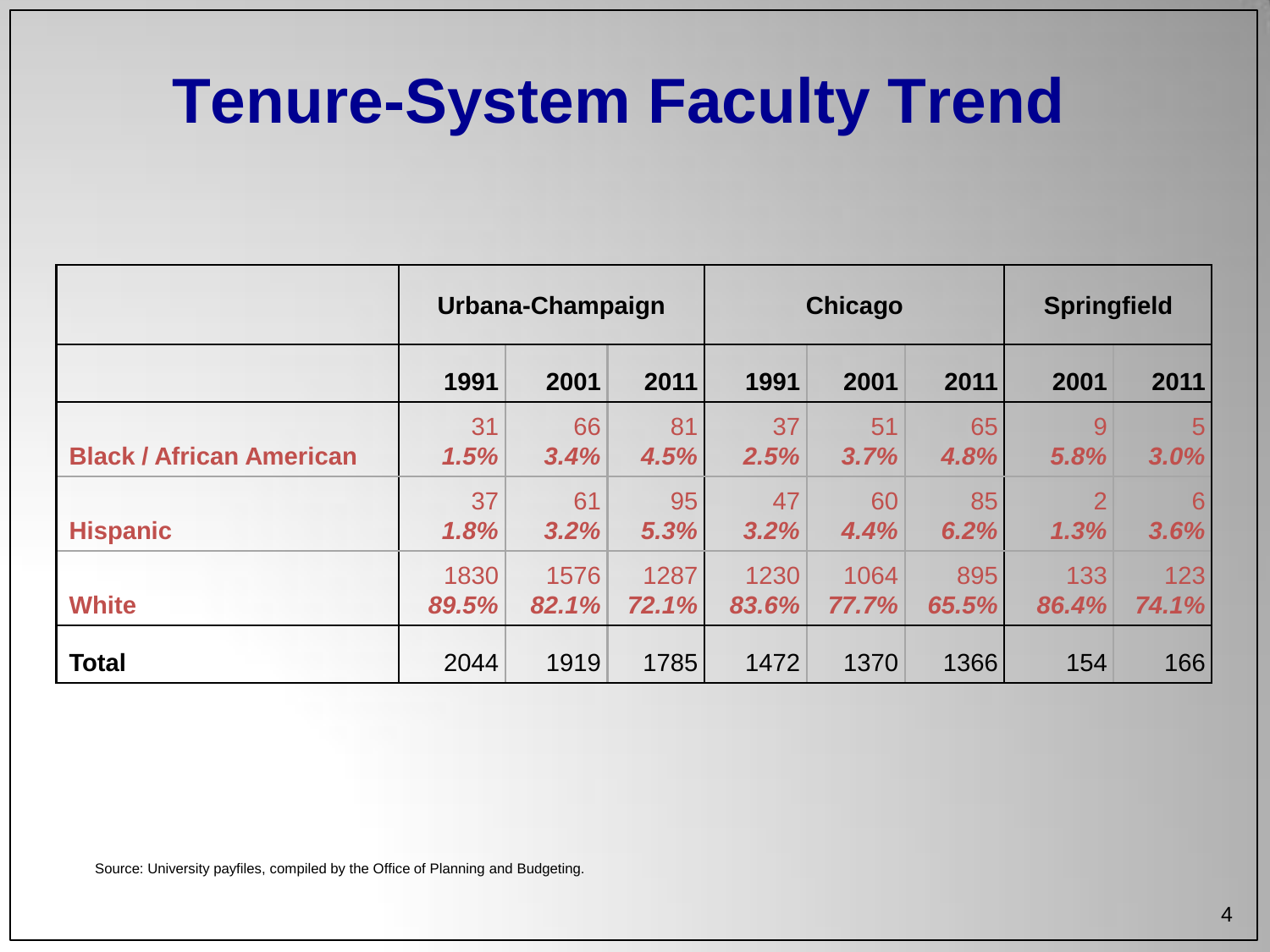### **The URM Faculty Pipeline**

*U.S doctorates conferred by academic year (in thousands)*





SOURCE: U.S. Department of Education, National Center for Education Statistics, Higher Education General Information Survey (HEGIS), "Degrees and Other Formal Awards Conferred" surveys, 1976-77 and 1980-81; and 1989-90 through 2008-09 Integrated Postsecondary Education Data System, "Completions Survey" (IPEDS-C:90-99), and Fall 2000 through Fall 2010.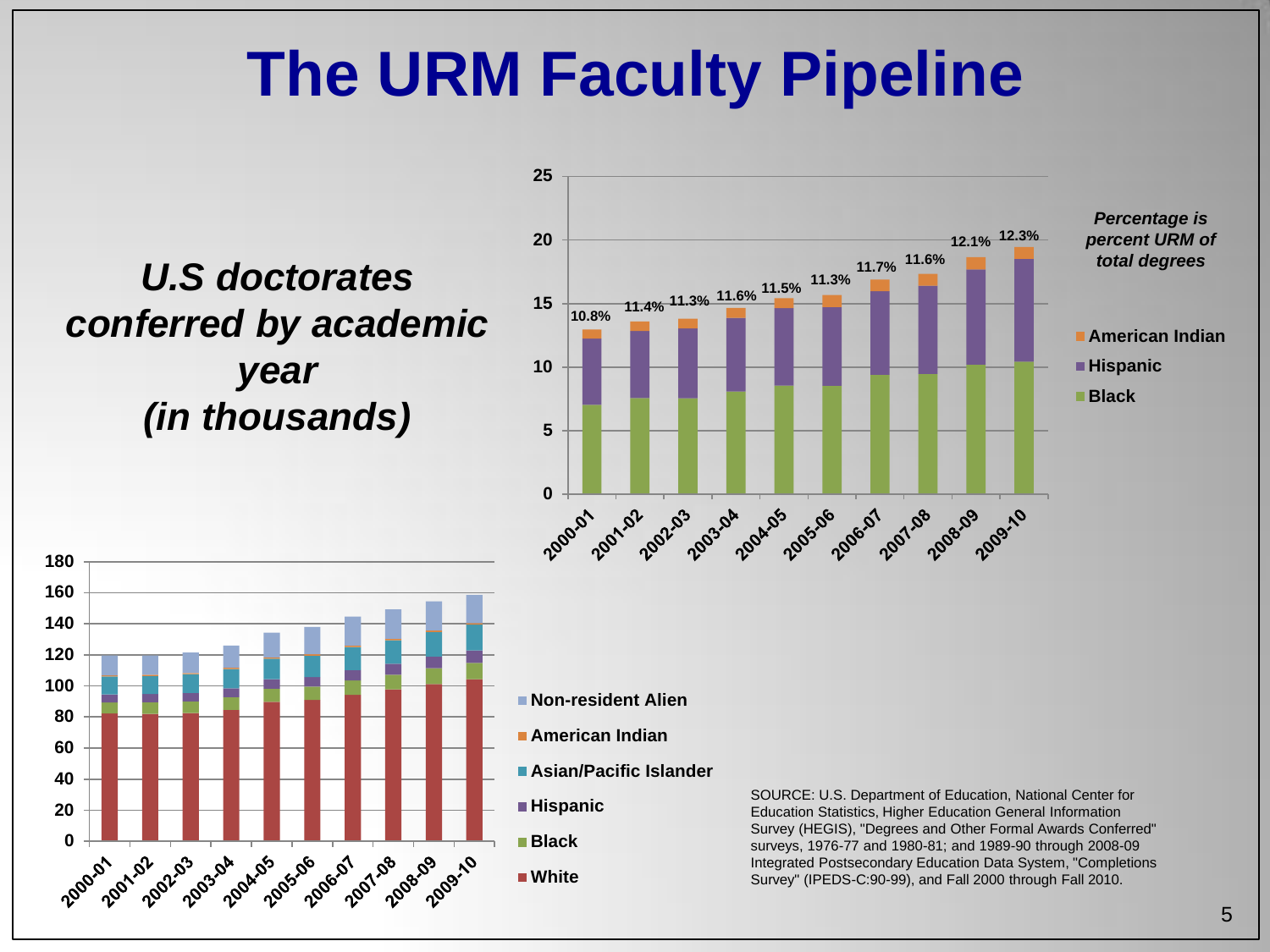## **U.S. PhDs Conferred in STEM Fields (2009-10)**

|                                   | <b>Total</b> | <b>White</b>    | <b>Black</b> | <b>Hispanic</b> | <b>American</b><br>Indian/<br><b>Alaska</b><br><b>Native</b> | Asian/<br><b>Pacific</b><br><b>Islander</b> | Non-<br>resident<br>alien |
|-----------------------------------|--------------|-----------------|--------------|-----------------|--------------------------------------------------------------|---------------------------------------------|---------------------------|
| Doctoral degrees - STEM<br>fields | 23,691       | 10,497<br>44.3% | 576<br>2.4%  | 722<br>3.0%     | 54                                                           | 1,801                                       | 10,041<br>42.4%           |
| Doctoral degrees - all<br>fields  | 158,558      | 104,426         | 10,417       | 8,085           | 952                                                          | 16,625                                      | 18,053                    |
| STEM as percent of total          | 14.9%        | 10.1%           | 5.5%         | 8.9%            | 5.7%                                                         | 10.8%                                       | 55.6%                     |

#### *URM PhDs in STEM account for 0.85% of all PhDs*

SOURCE: U.S. Department of Education, National Center for Education Statistics, 2007-08 Integrated Postsecondary Education Data System (IPEDS), Fall 2011.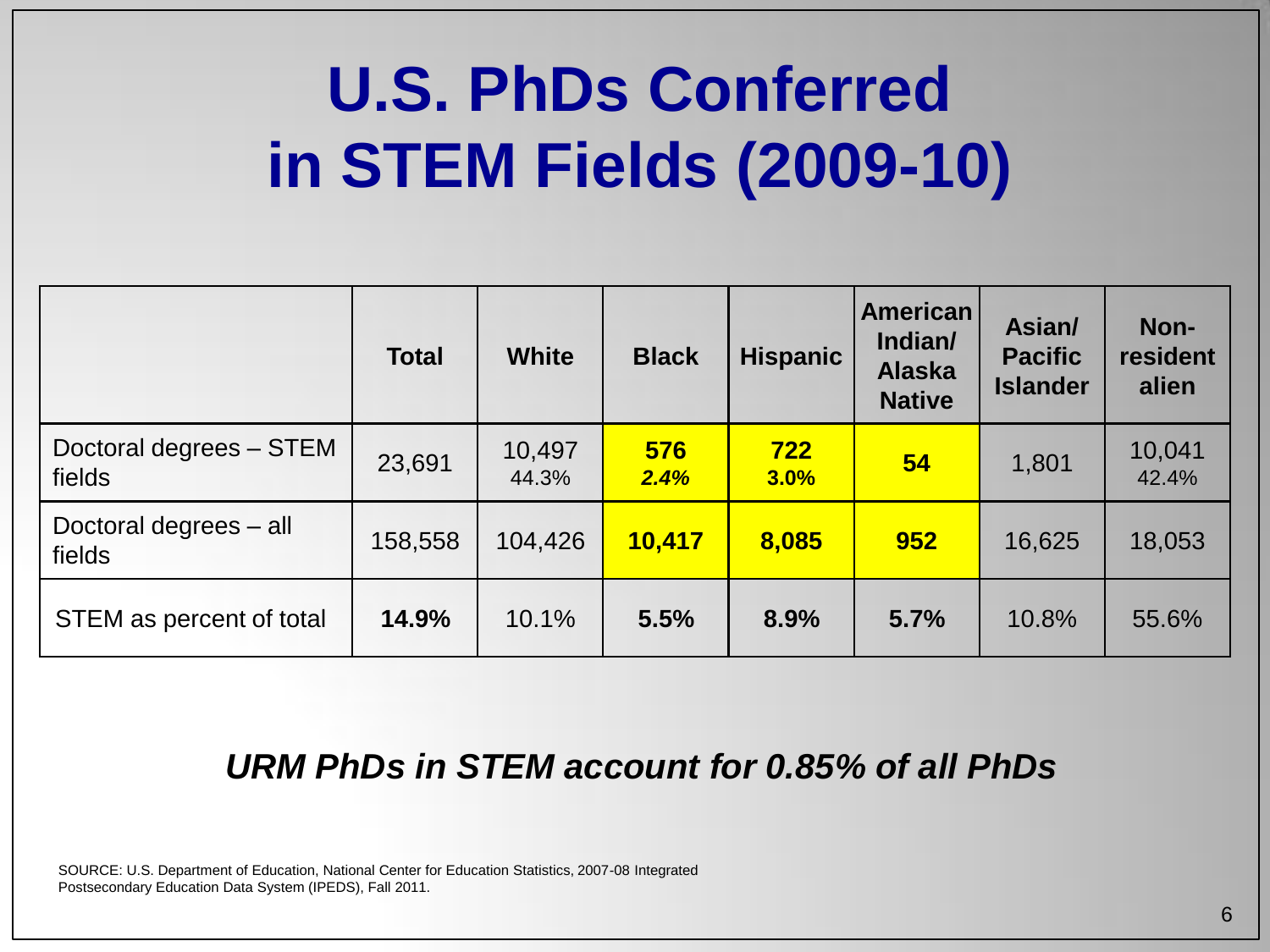## **Women Faculty in STEM Fields**

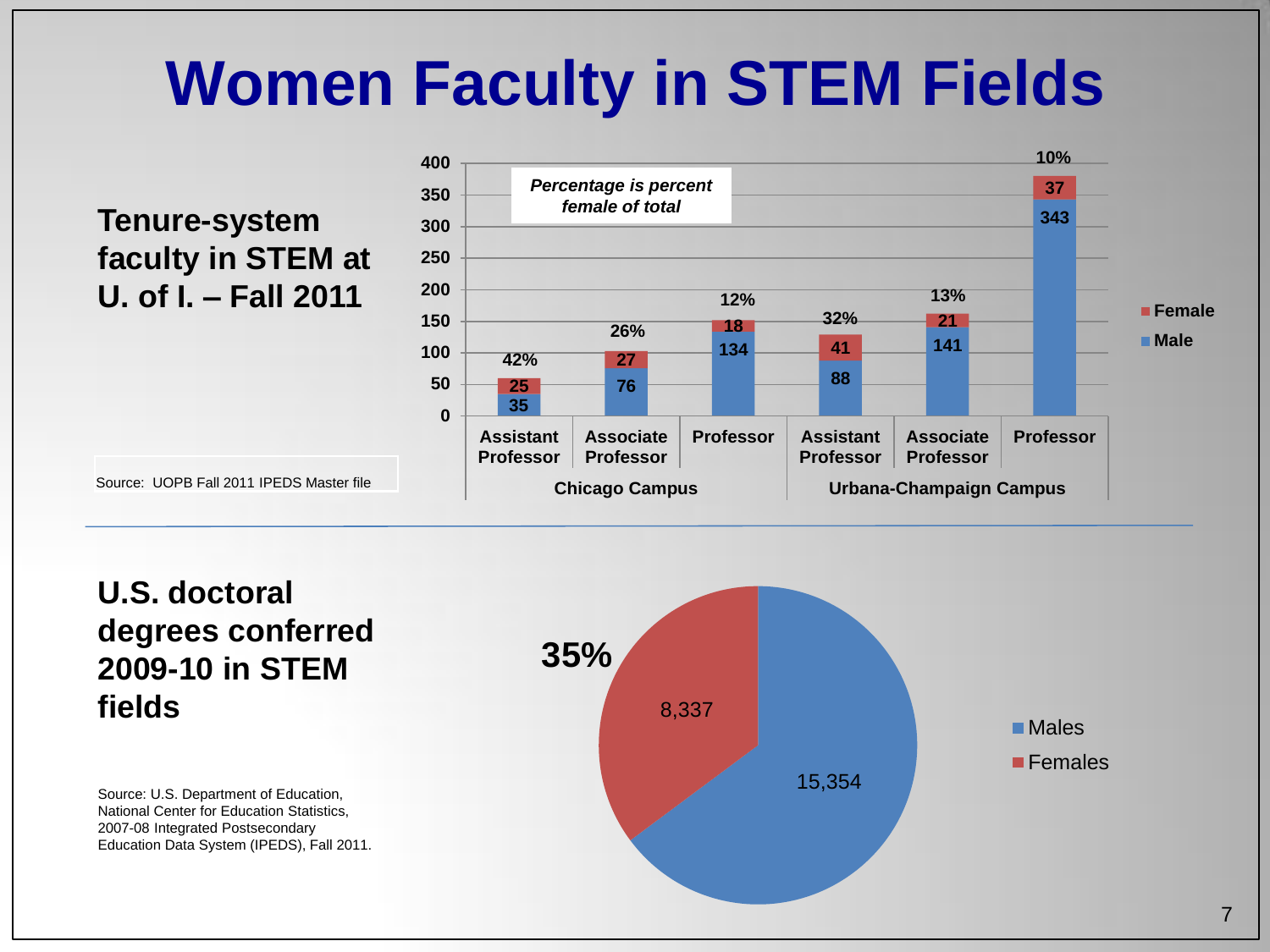## **Targets of Opportunity Program (TOP) at UIUC**

- Increase recruitment of
	- underrepresented minorities
	- women in specific STEM fields
	- veterans
	- persons with disabilities
- Up to \$75,000 recurring salary support
- 240 new faculty from1989 to 2012
	- 109 African-American
	- 85 Hispanic/Latino
	- 8 Native American
- \$8.3M annual funding
- 163 faculty supported in FY 2012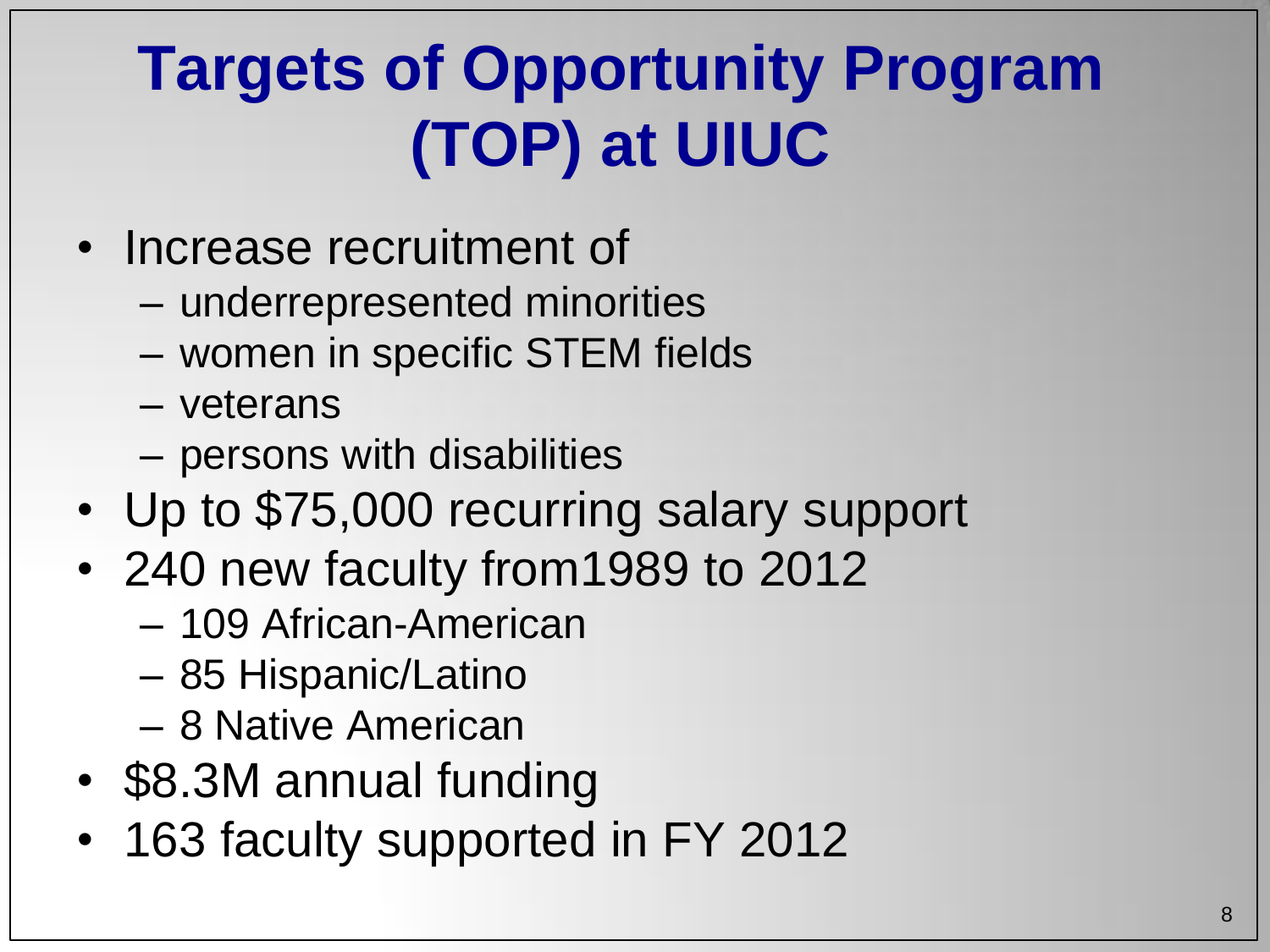## **Underrepresented Faculty Recruitment Program at UIC**

- Faculty to more closely resemble student composition
- Recurring salary support: \$20-30,000
- Research support: \$20,000
- Since 1989:
	- \$41M salary support
	- \$7.5M research support
	- 300 faculty members including
		- 139 African-American
		- 113 Hispanic/Latino
		- 1 Native American

• In FY12, \$3.5M support to 170 faculty members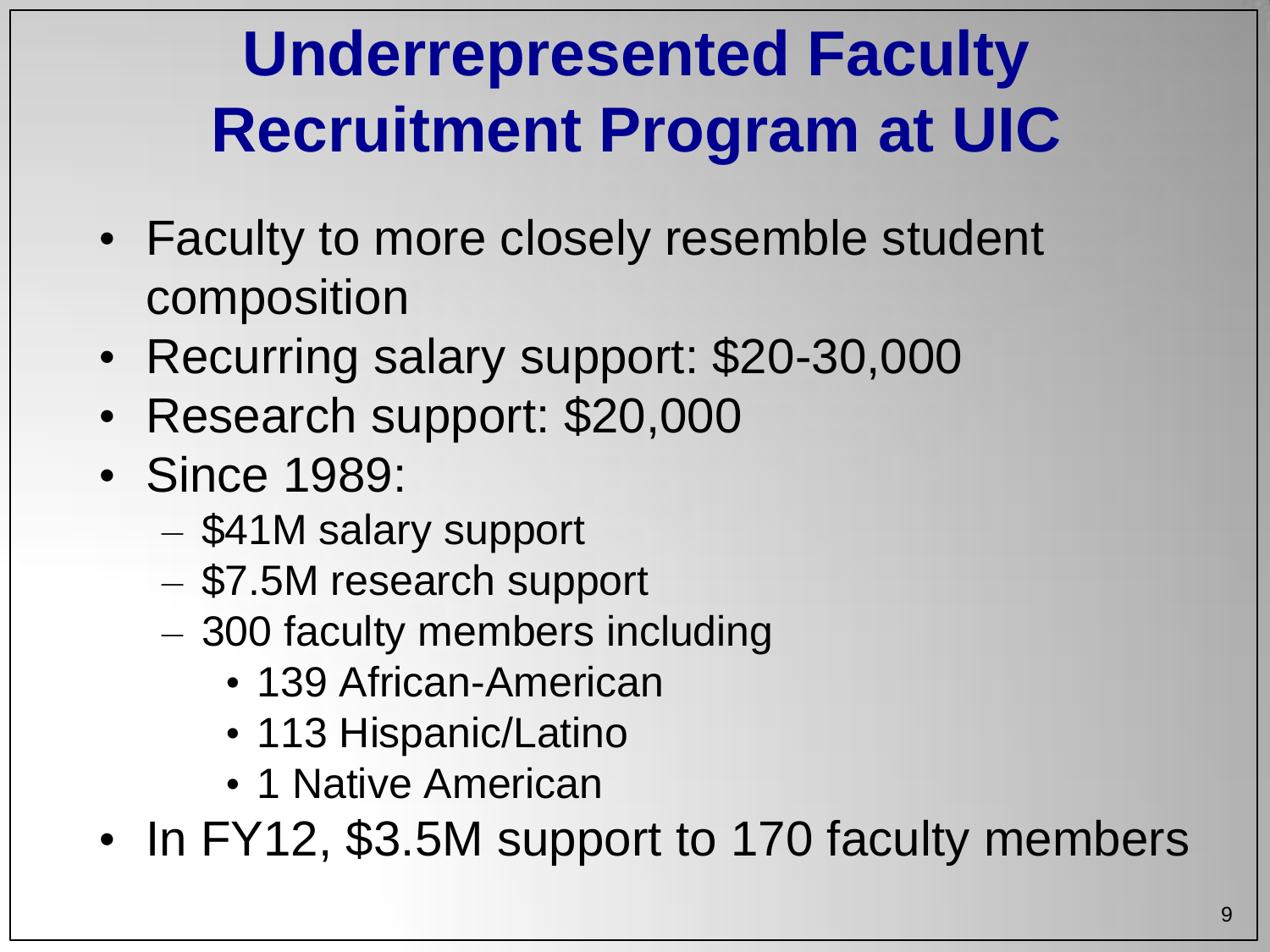## **VPAA's Assistance in Recruiting Underrepresented Minority Faculty**

- Enhance startup packages
- \$10,000 per year for three years
- Based on cost-sharing
	- first-year funding from UA
	- remainder from campus
- From 2006 to 2011, \$4.5M to 150 faculty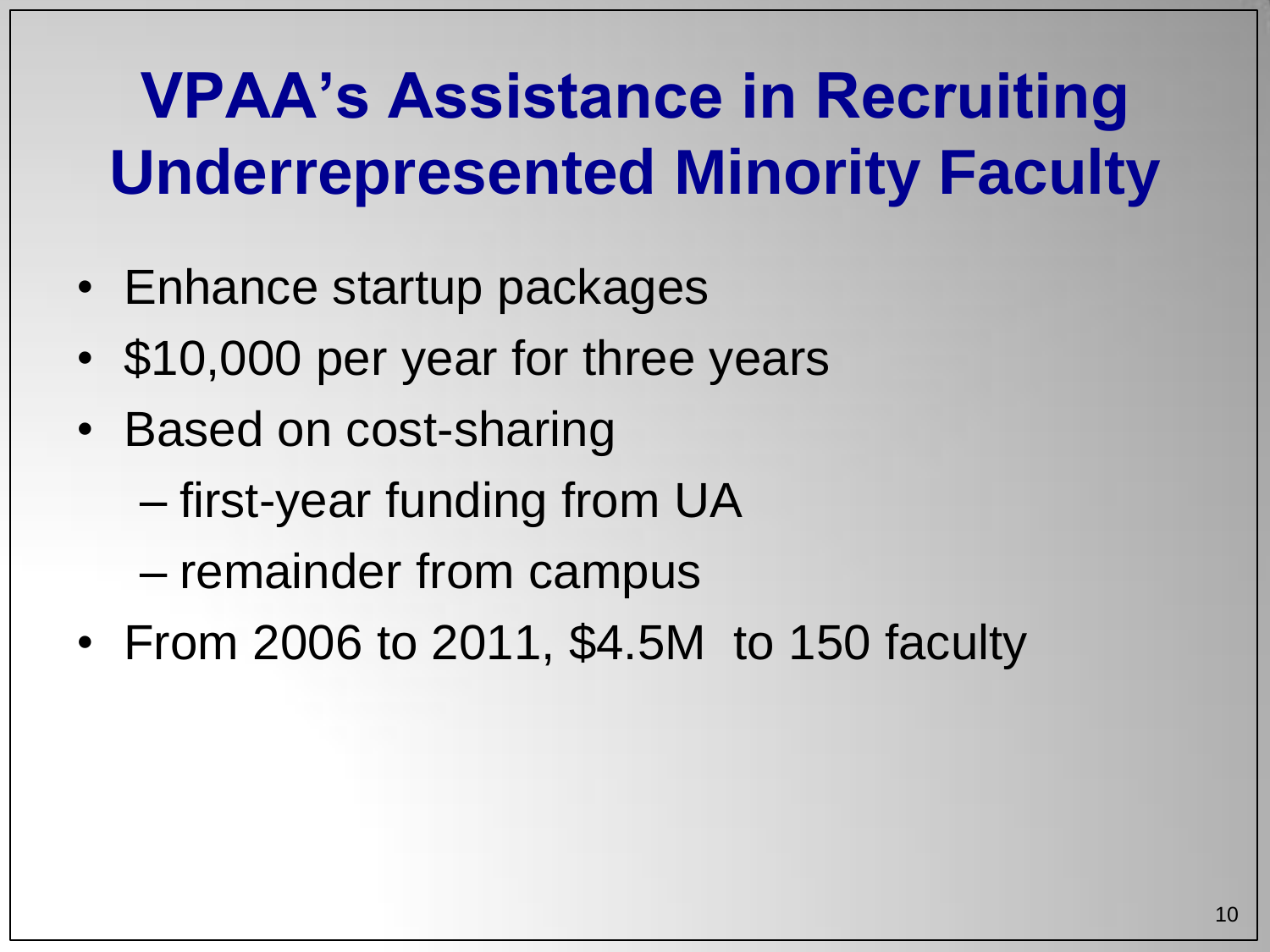## *New:* **President's Initiative for Diversity Excellence & Advancement (IDEA)**

- Increase recruitment and retention of URM faculty
- Up to \$1M recurring funding, effective FY12
- Funding may increase in future based on outcome
- Funding mechanism:
	- 50% of salary up to \$75,000 per year
	- Six-year term
	- Conditionally renewable one time
- Nominations made by Provosts to VPAA
	- 21 received to date; \$662K committed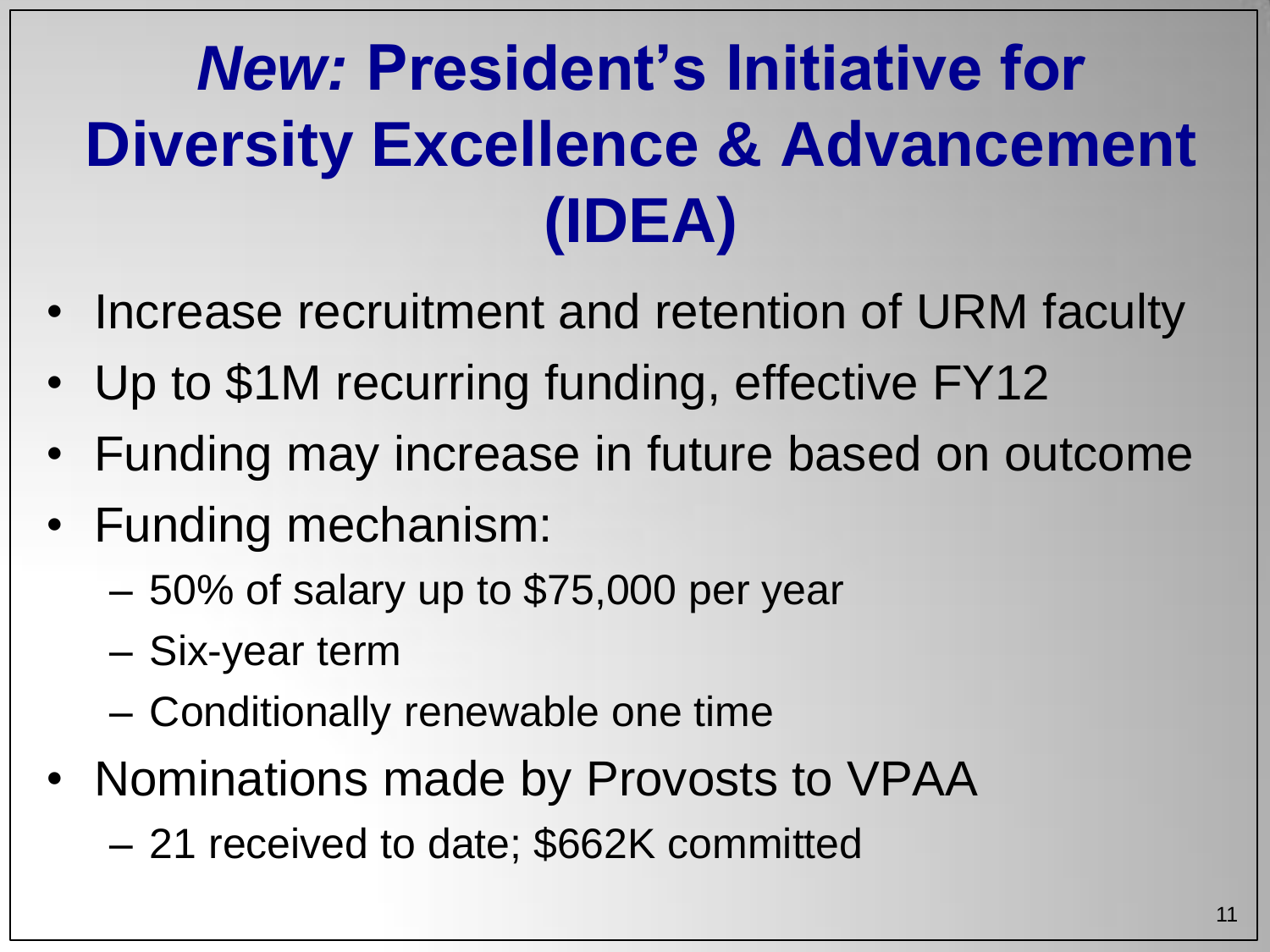#### **Tenured Faculty Retention**

#### *from 2005 to 2012*

| <b>Race/Ethnicity</b>            | Chicago              |           | <b>Springfield</b> |          | Urbana-     |             |  |
|----------------------------------|----------------------|-----------|--------------------|----------|-------------|-------------|--|
|                                  |                      |           |                    |          | Champaign   |             |  |
| <b>Asian or Pacific Islander</b> | 76% (109)            |           |                    |          | 84% (95)    |             |  |
| Female/Male                      | 90% (20)<br>73% (89) |           | N/A                |          | 82%<br>(17) | 85%<br>(78) |  |
| <b>Black or African American</b> | 79% (29)             |           |                    |          | 87% (37)    |             |  |
| Female/Male                      | 85% (13)<br>75% (16) |           |                    |          | 80%<br>(15) | 91%<br>(22) |  |
| <b>Hispanic or Latino</b>        | 67% (39)             |           |                    |          | 76% (33)    |             |  |
| Female/Male                      | 59% (17)             | 73% (22)  |                    |          | (12)<br>67% | 81%<br>(21) |  |
| <b>White</b>                     | 72% (659)            |           |                    | 79% (53) | 84% (875)   |             |  |
| Female/Male                      | 75% (188)            | 72% (471) | 74% (23)           | 83% (30) | 86% (221)   | 83% (654)   |  |
| <b>All Tenured Faculty</b>       | 73% (868)            |           | 78% (58)           |          | 83% (1,064) |             |  |
| Female/Male                      | 76%                  | 72%       |                    | 80%      | 84%         | 83%         |  |

Includes faculty and administrators who had tenure in February 2005 and remained within the UI System in February 2012. Excludes faculty who retired or became deceased between February 2005 and February 2012. Cell values are percent retained and initial 2005 population. N/A – Not available because population below reportable size.

Source: UOPB February 2005 and 2012 10th Day HRPay Files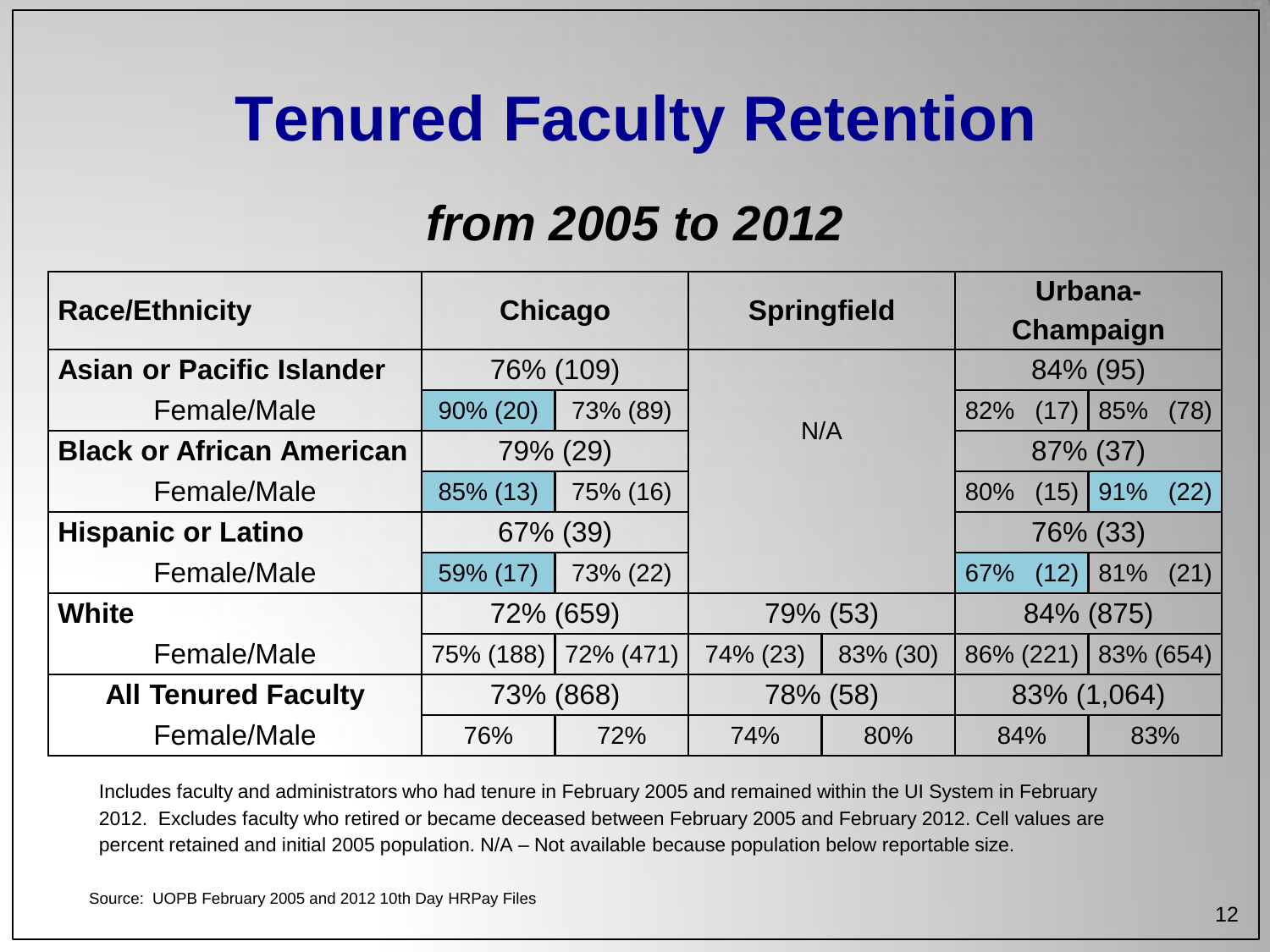#### **Tenure-track Faculty Retention**

#### *from 2005 to 2012*

| <b>Race/Ethnicity</b>            | Chicago              |            | <b>Springfield</b> |             | Urbana-     |             |  |
|----------------------------------|----------------------|------------|--------------------|-------------|-------------|-------------|--|
|                                  |                      |            |                    |             | Champaign   |             |  |
| <b>Asian or Pacific Islander</b> | 52% (60)             |            |                    |             | 55% (76)    |             |  |
| Female/Male                      | 60% (20)<br>48% (40) |            | N/A                |             | 62%<br>(29) | 51%<br>(47) |  |
| <b>Black or African American</b> | 56% (18)             |            |                    |             | 43% (35)    |             |  |
| Female/Male                      | 58% (12)             | (6)<br>50% |                    |             | (18)<br>50% | 35%<br>(17) |  |
| <b>Hispanic or Latino</b>        | 64% (14)             |            |                    |             | 70% (23)    |             |  |
| Female/Male                      | 70% (10)             | (4)<br>50% |                    |             | 64%<br>(11) | 75%<br>(12) |  |
| <b>White</b>                     | 61% (145)            |            |                    | 60% (45)    |             | 58% (321)   |  |
| Female/Male                      | 66% (71)             | 55% (74)   | 59% (22)           | $61\% (23)$ | 56% (126)   | 60% (195)   |  |
| <b>All Tenure-track Faculty</b>  | 57%                  |            | 63%                |             | 56%         |             |  |
| Female/Male                      | 62%<br>52%           |            | 58%                | 67%         | 55%         | 57%         |  |

Includes faculty who were on tenure track in February 2005 and were either tenured or on track at the same campus in February 2012. Excludes faculty who retired or became deceased between February 2005 and February 2012. Cell values are percent retained and initial 2005 population. N/A – Not available because population below reportable size.

Source: UOPB February 2005 and 2012 10th Day HRPay Files